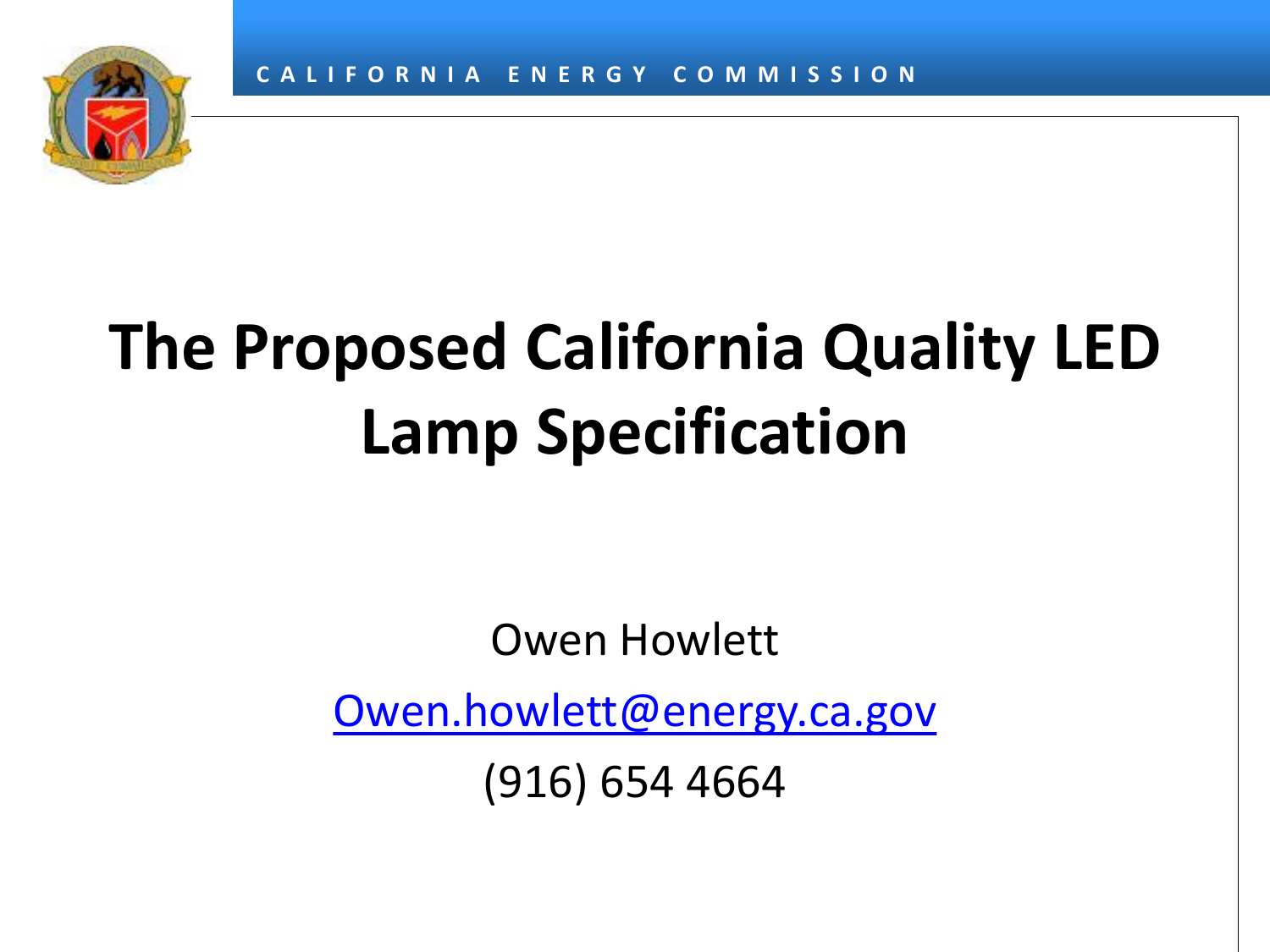

### Background

- CFL sales and market saturation appear to have leveled off at around 30% of medium screw-based sockets.
- Evaluation efforts were superficial and focused mostly on purchasing decisions not on long-term consumer satisfaction.
- Research and expert opinion suggest that the color quality and lamp life of CFLs are major shortcomings.
- Lack of a high performance standard for CFLs meant that the utilities purchased the lowest-priced product. "Super CFL" effort did not reach the market.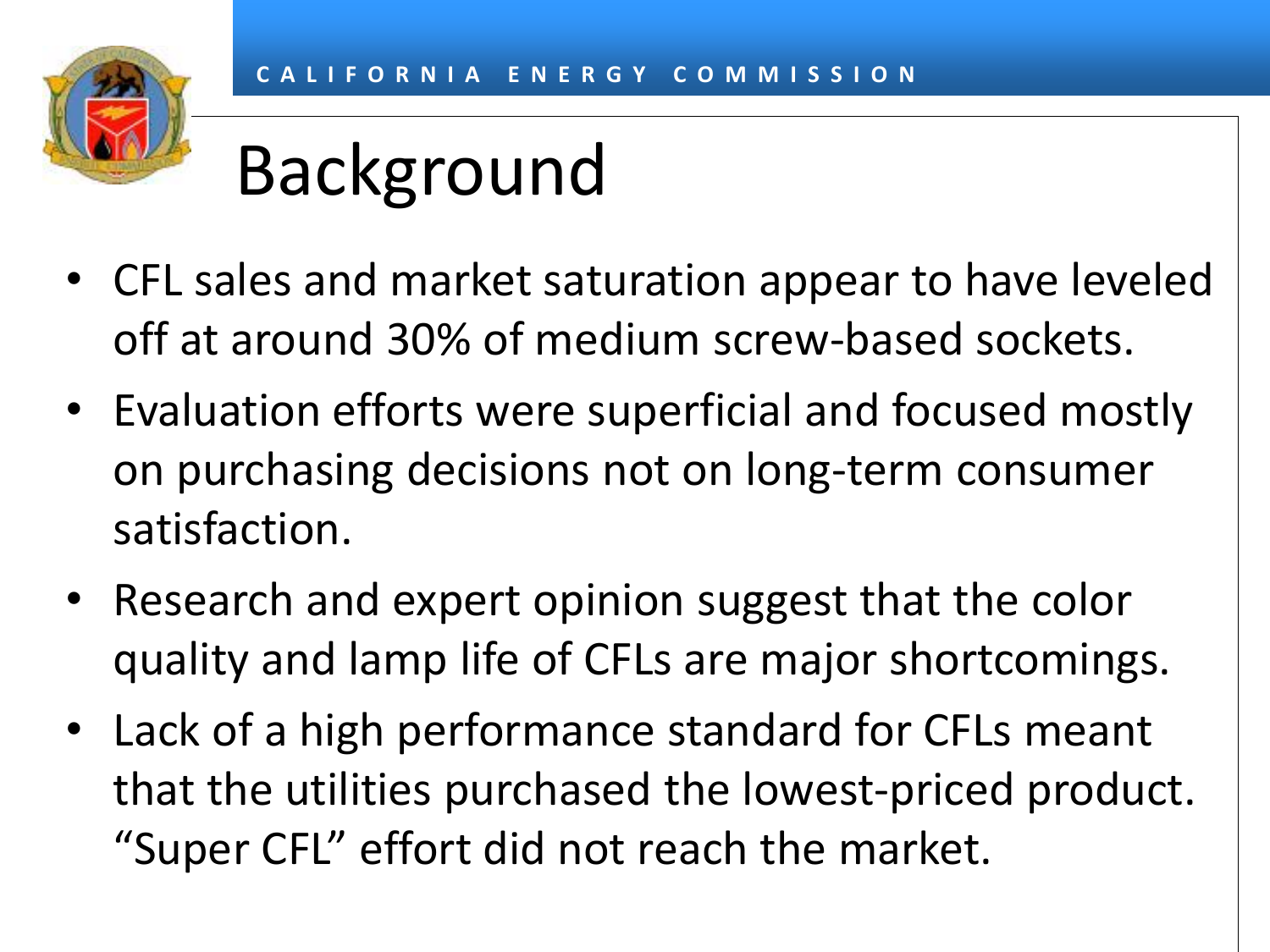### Lessons from CFL Programs

#### **DOE Study "CFL Lighting: Lessons Learned on the Way to Market"**

- Much consumer research is needed to determine what the consumer does and does not know before the initial product launch so that the launch is done right the first time.
- Delay launch rather than introduce inferior product; first impressions are long-lasting.
- Performance claims must be accurate. Don't launch a product until performance issues are ironed out.
- Shift consumer focus from product price to product value.
- Manufacturers and energy-efficiency groups should coordinate to establish minimum performance requirements.

Department of Energy and Pacific Northwest National Laboratory, *Compact Fluorescent Lighting in America: Lessons Learned on the Way to Market*, June 2006, http://apps1.eere.energy.gov/buildings/publications/pdfs/ssl/cfl\_lessons\_learned\_web.pdf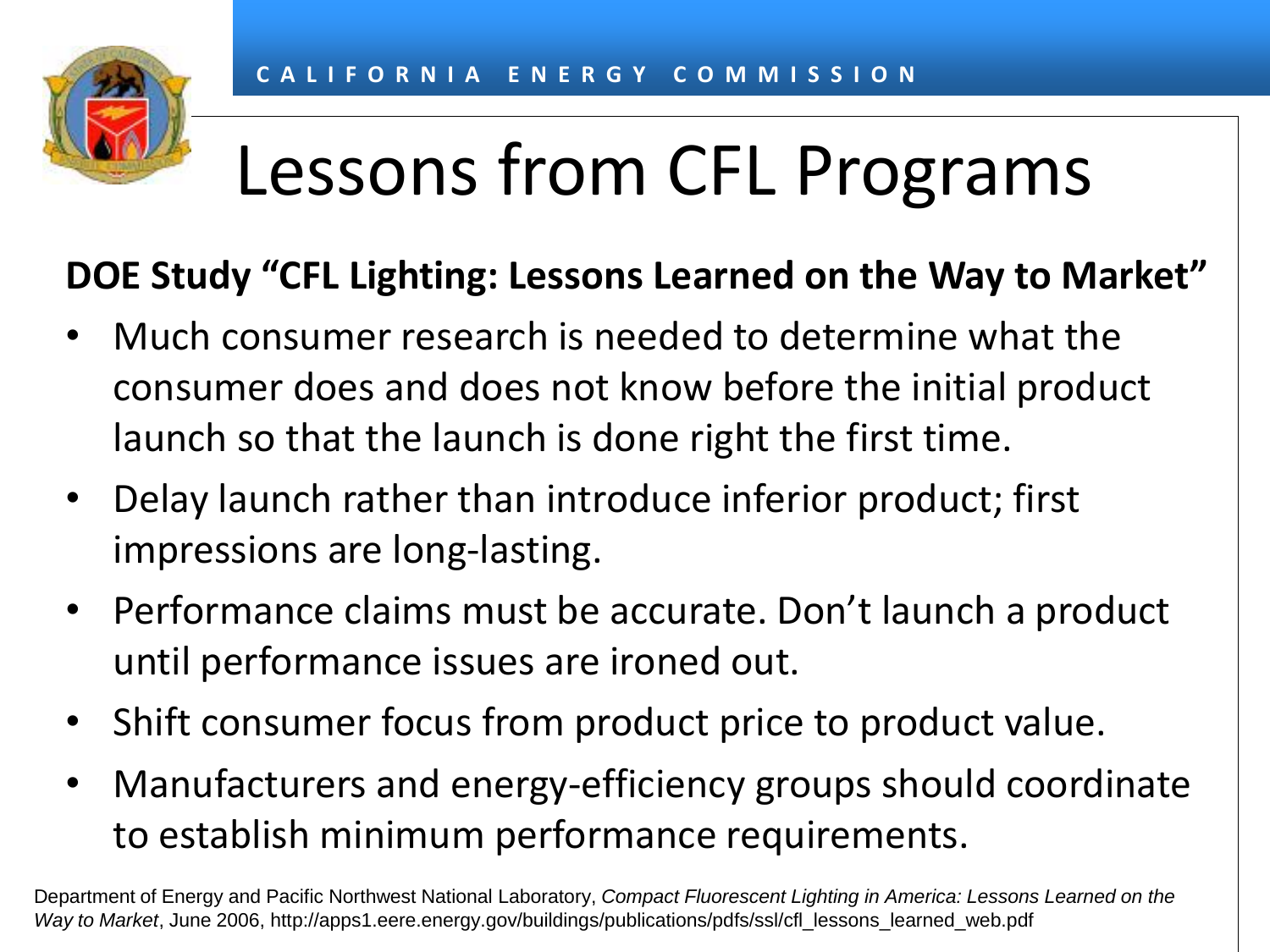# Scope of the CA Quality Spec

- Voluntary specification
- CEC will not certify products
- For line-voltage replacement LED lamps
	- E11-E26, GU-24 and maybe GU-10
- Efficacy requirements the same as Energy Star
- Quality requirements go beyond Energy Star
	- Dimming
	- Beam shape
	- Color quality (CCT binning, color rendering index (CRI) and R9)
	- Lamp life
- Utility programs will rebate only compliant LED lamps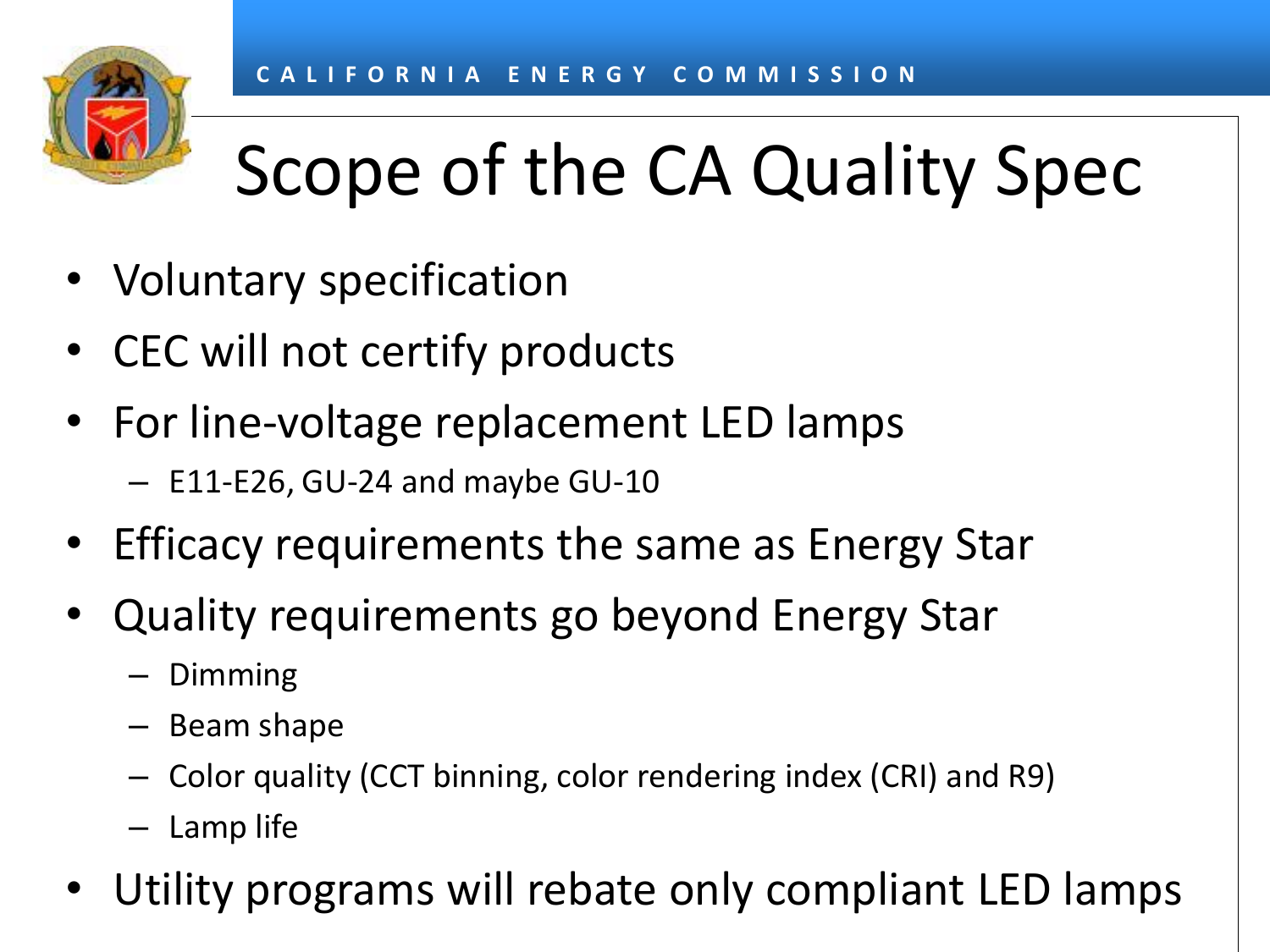

#### Scope: Lamp Bases and Lamp Shapes

Table shows which beam shapes are allowed for each combination of base and shape

|           |                                   | Lamp shape            |           |           |                    |                              |                           |
|-----------|-----------------------------------|-----------------------|-----------|-----------|--------------------|------------------------------|---------------------------|
|           |                                   | A, G, B,<br>BA,C,CA,F | R, BR,    | <b>MR</b> | PAR20,<br>PAR30,   | <b>PAR38</b>                 | JC Bi-pin,<br>wedge       |
| Lamp base | E12, E17,<br>E26, GU-24<br>(120V) | Omni-<br>directional  | Floodlamp | X         | Spotlight          | Spotlight<br>or<br>Floodlamp | $\pmb{\mathsf{X}}$        |
|           | $GU-10$<br>(120V)                 | $\pmb{\mathsf{X}}$    | X         | Spotlight | Spotlight          | $\sf X$                      | $\sf X$                   |
|           | GX5.3<br>(12V)                    | $\pmb{\mathsf{X}}$    | X         | Spotlight | $\sf X$            | $\sf X$                      | $\boldsymbol{\mathsf{X}}$ |
|           | G8, G9<br>(120V)                  | $\pmb{\mathsf{X}}$    | X         | Spotlight | $\pmb{\mathsf{X}}$ | $\sf X$                      | Omni-<br>directional      |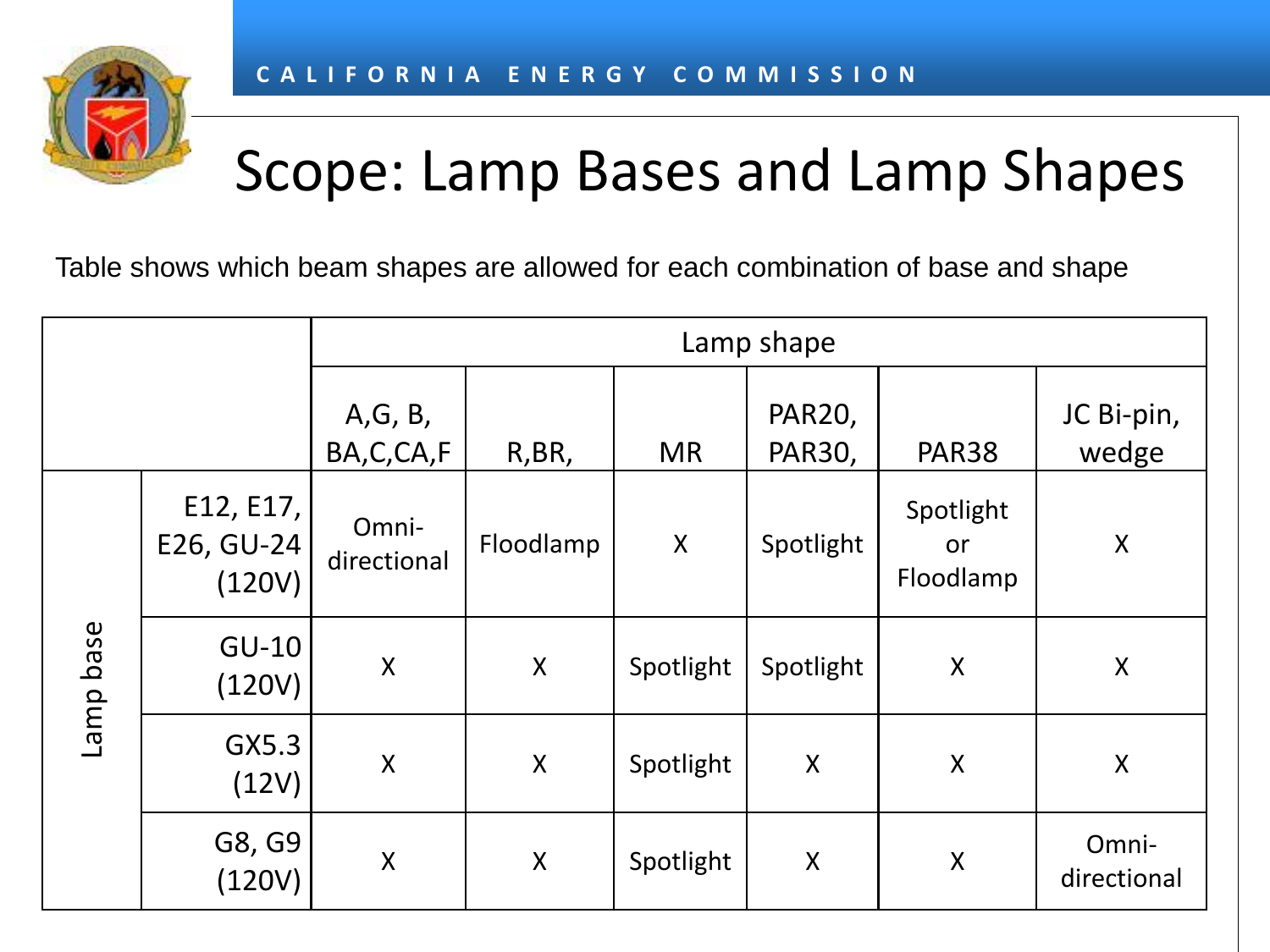# Energy Star Plus: Dimming

- Dimming will be required in Title 24 2013 for both new construction and retrofit projects
	- Certain exclusions apply
- Dimming must be free of flicker and noise down to 10% output
- Manufacturers must list three compatible dimmers on lamp packaging
- There is currently no standard for "free of flicker and noise", but PNNL among others are working on this
- There is currently no standard for efficiency at dimmed levels, but LBNL has released a draft specification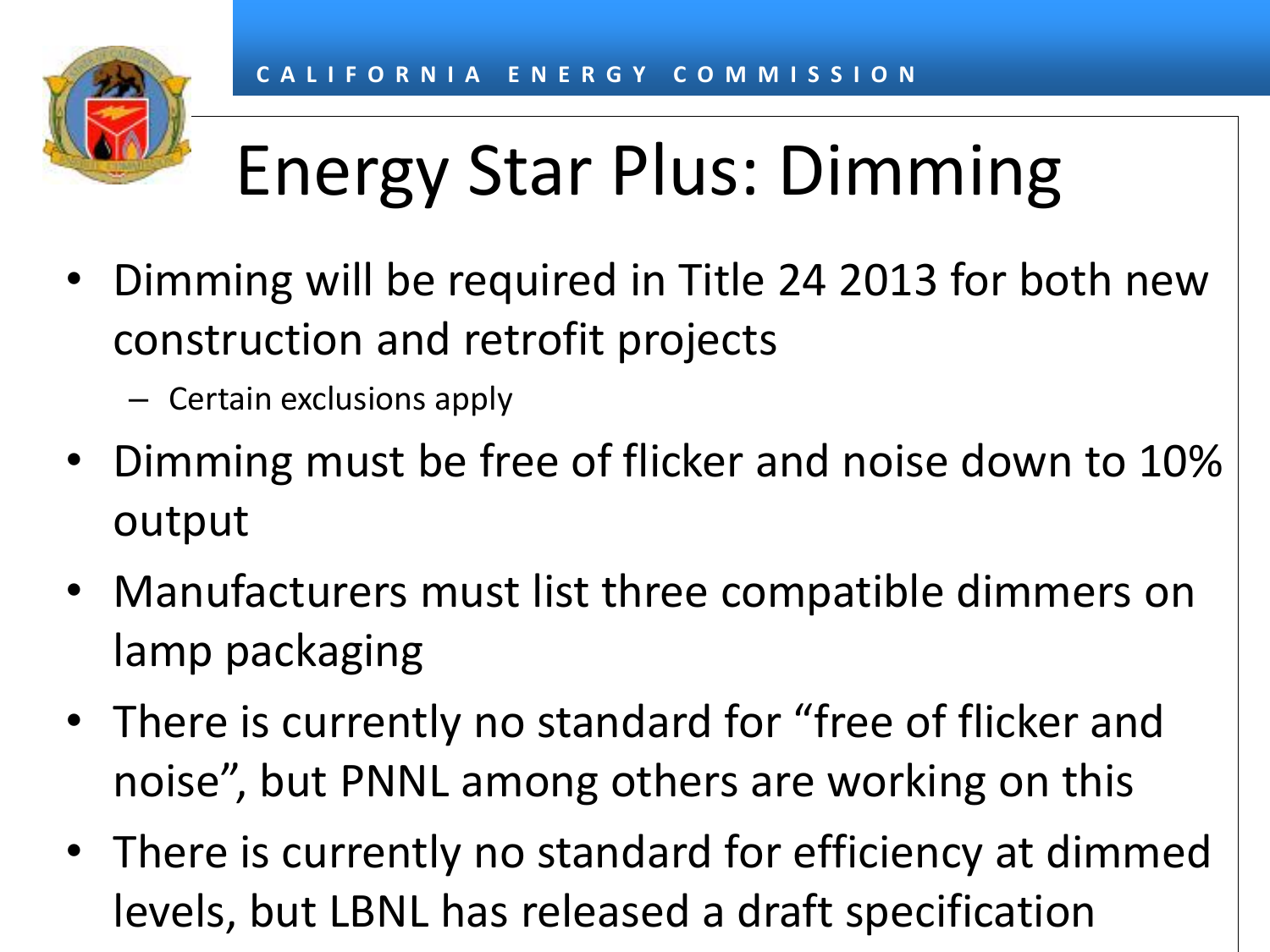# Energy Star Plus: Beam Shape

- Many early LED replacement lamps were "snow cones" due to heat sinking requirements
- Snow cones do not resemble either A-lamps or directional lamps in terms of beam shape
- Energy Star allows snow cones as "semi-directional" lamps
- CA Quality Specification allows only:
	- Omnidirectional (same defniition as in ENERGY STAR)
	- Floodlamp (not defined in ENERGY STAR)
	- Spotlights (same definition as in ENERGY STAR)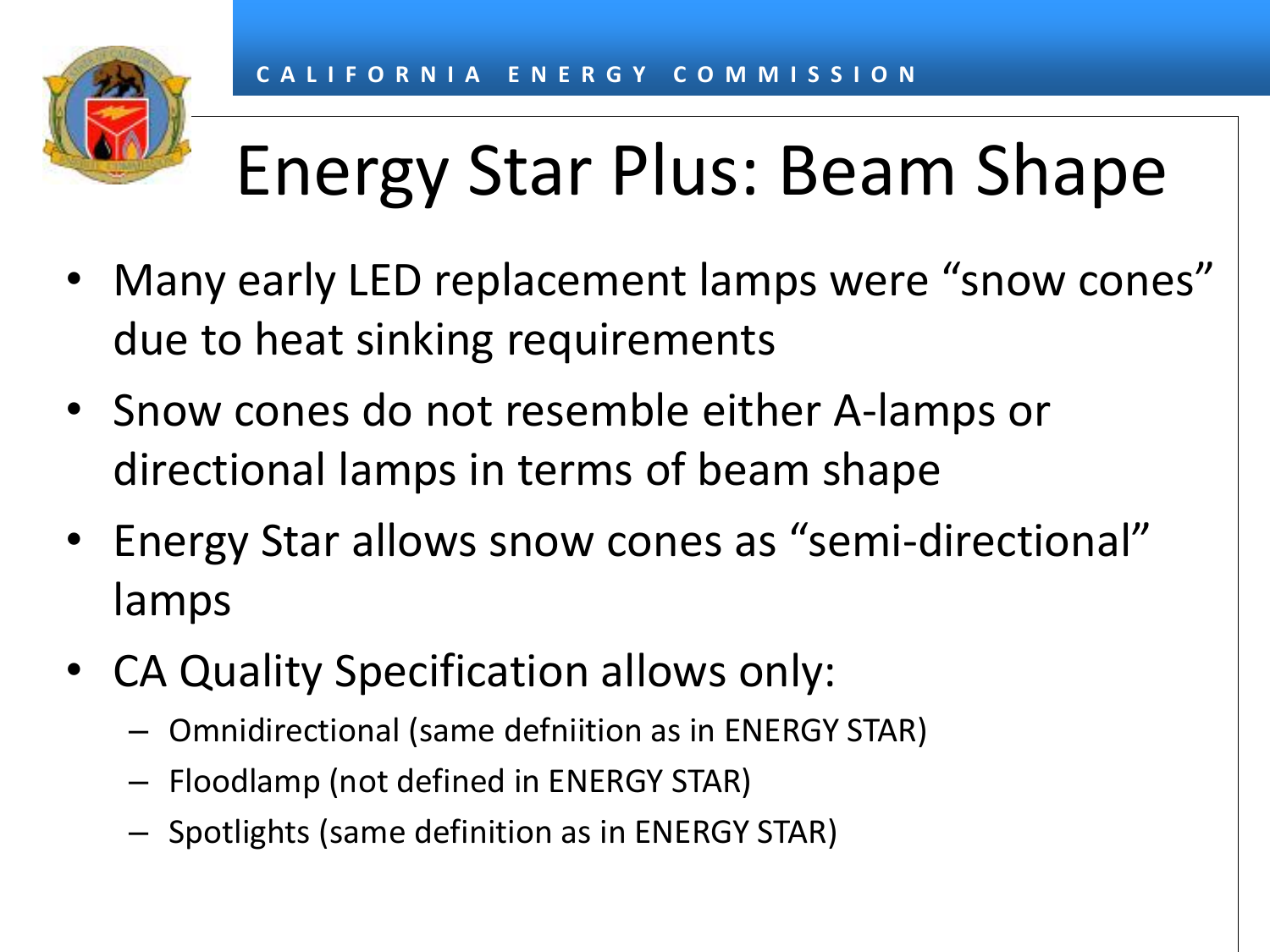

### Energy Star Plus: Beam Shape

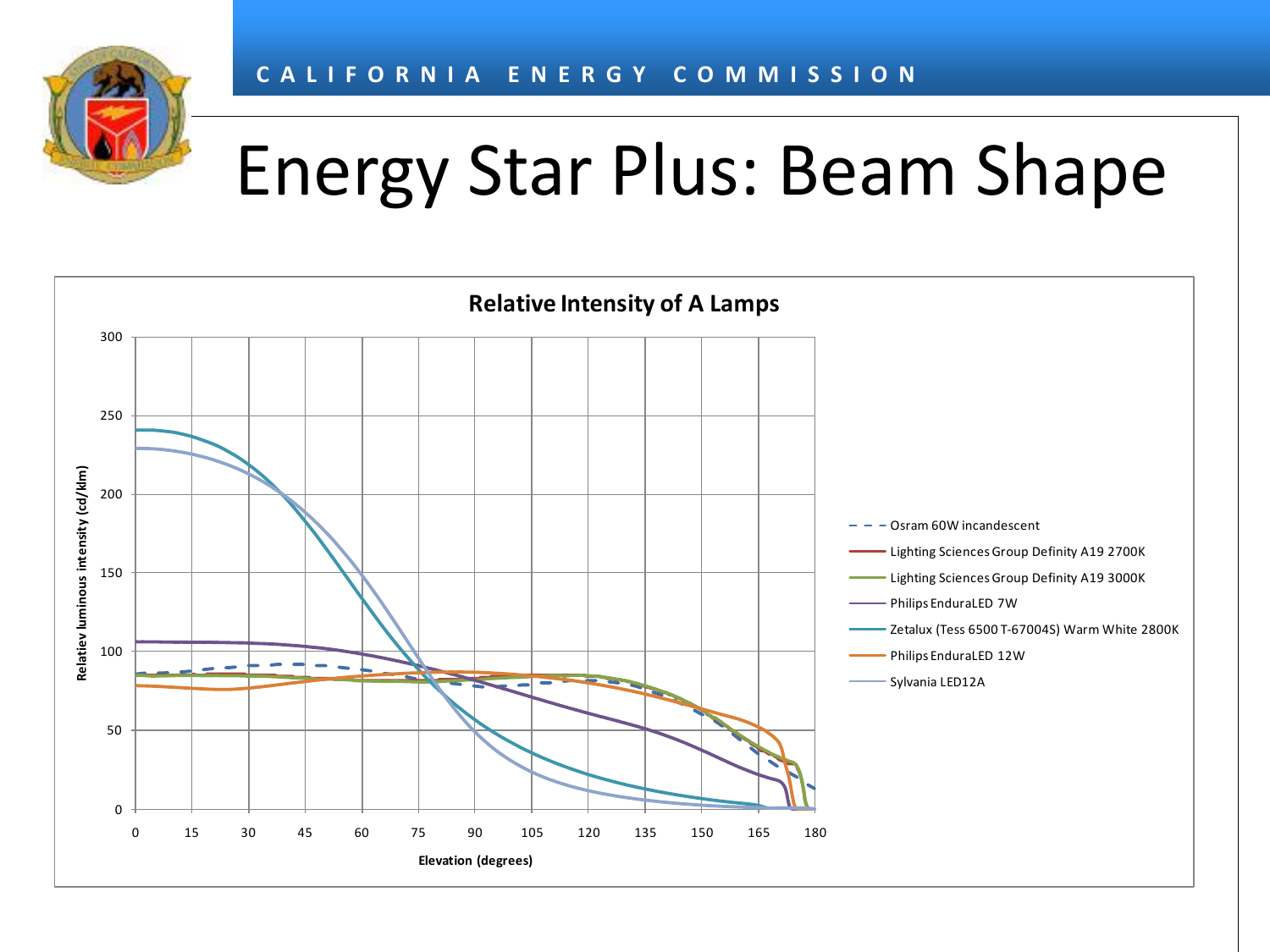

### Energy Star Plus: Beam Shape

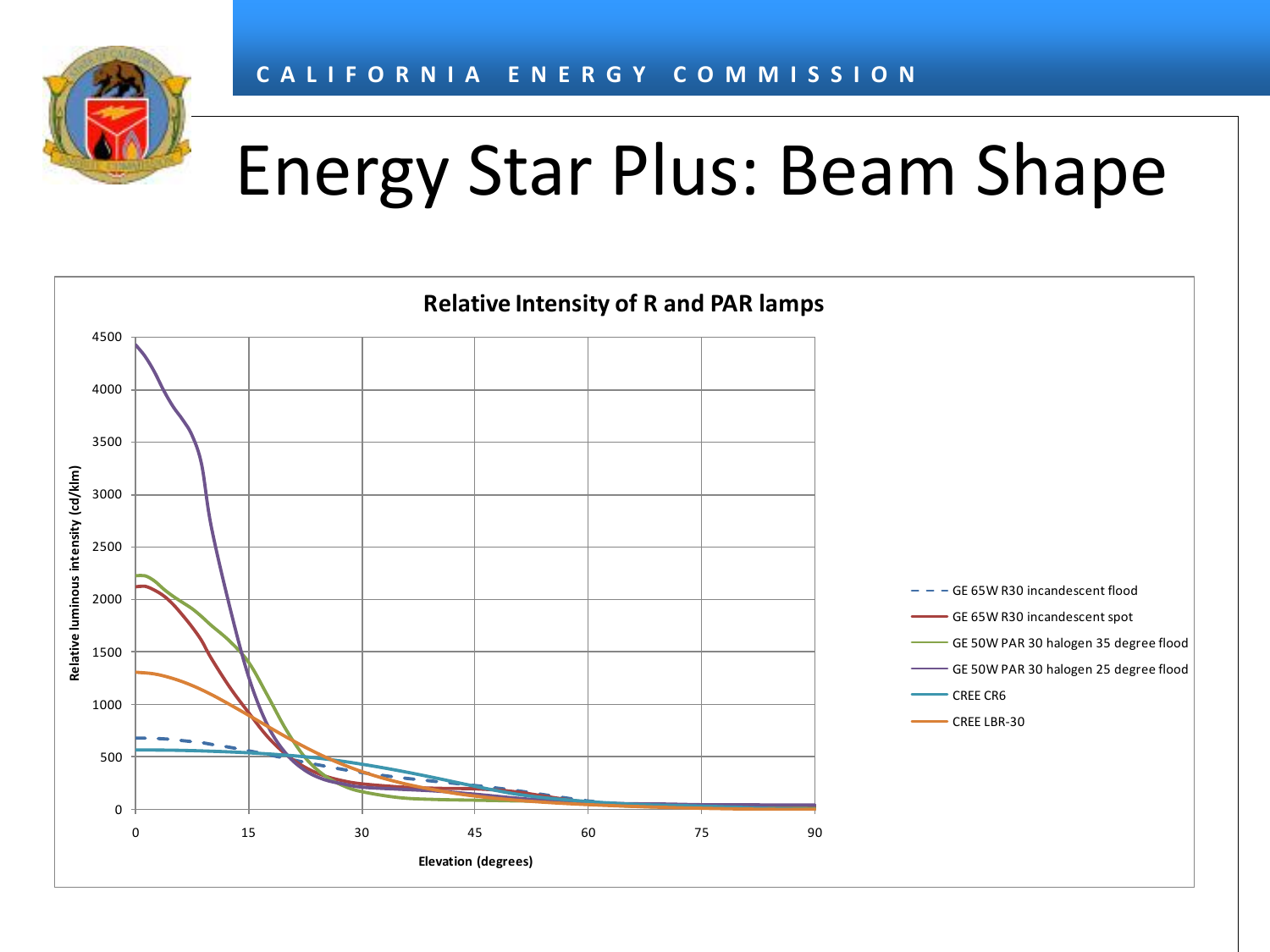# Energy Star Plus: Color Quality

- ENERGY STAR draft 2 allows 80 CRI, R9>0, and allows any CCT within 7 steps of the Planckian Locus.
- Little or no available research on what is the "right" CRI or binning for residential lamps.
- The CA Quality Specification encourages consumers to replace incandescents which are 100 CRI on locus.
- CA Quality Specification requires 90 CRI, R9>0, within 3 steps of the locus.
- Consumer color quality research is being conducted by CLTC and CLASP funded by PG&E; results expected Summer 2013.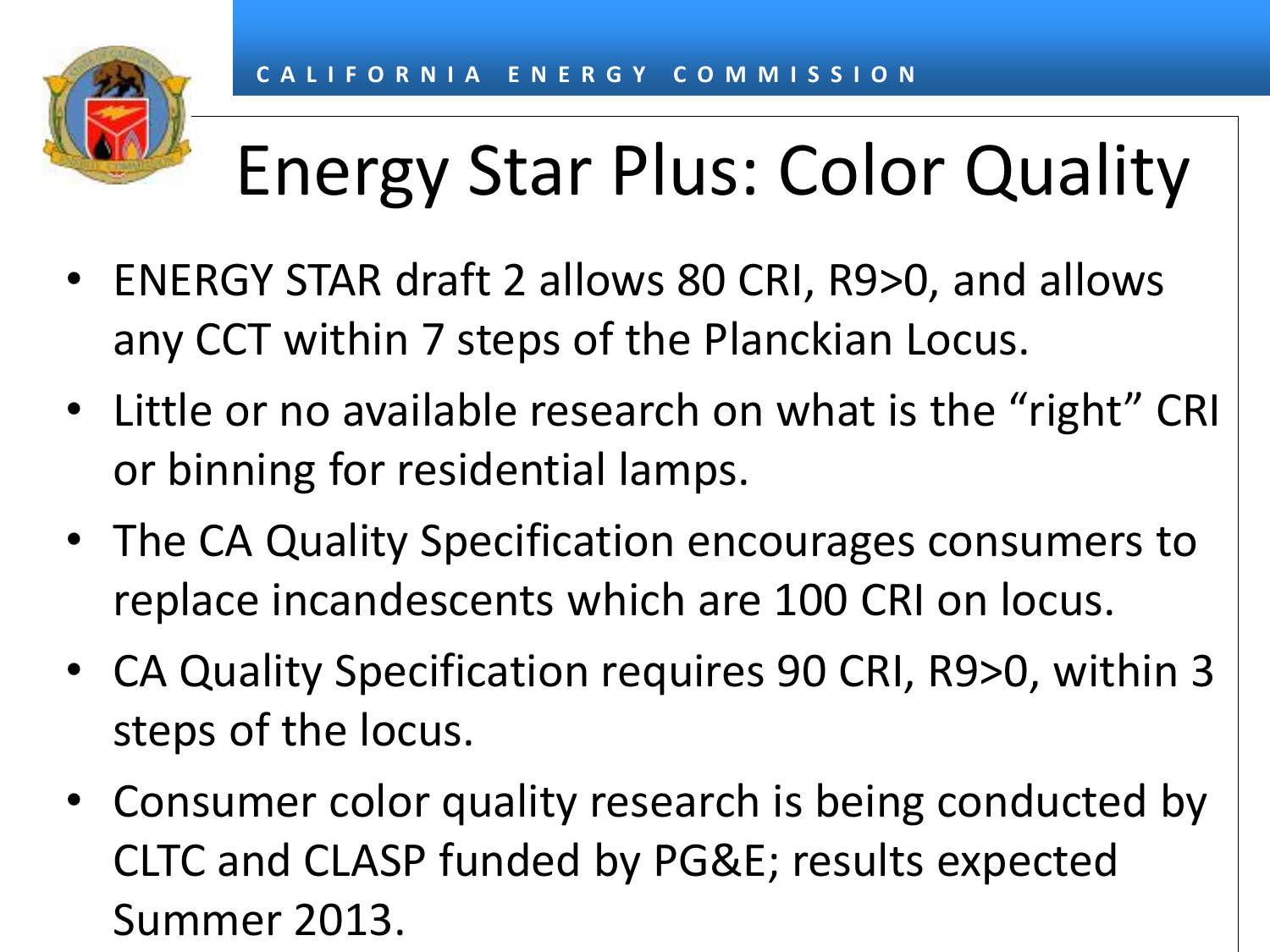

# Energy Star Plus: Color Quality

- Consumers are used to 2700K for non-halogen and 3000K for halogen incandescents.
- The CA Quality Specification gives consumers exactly those colors, within 3 steps.

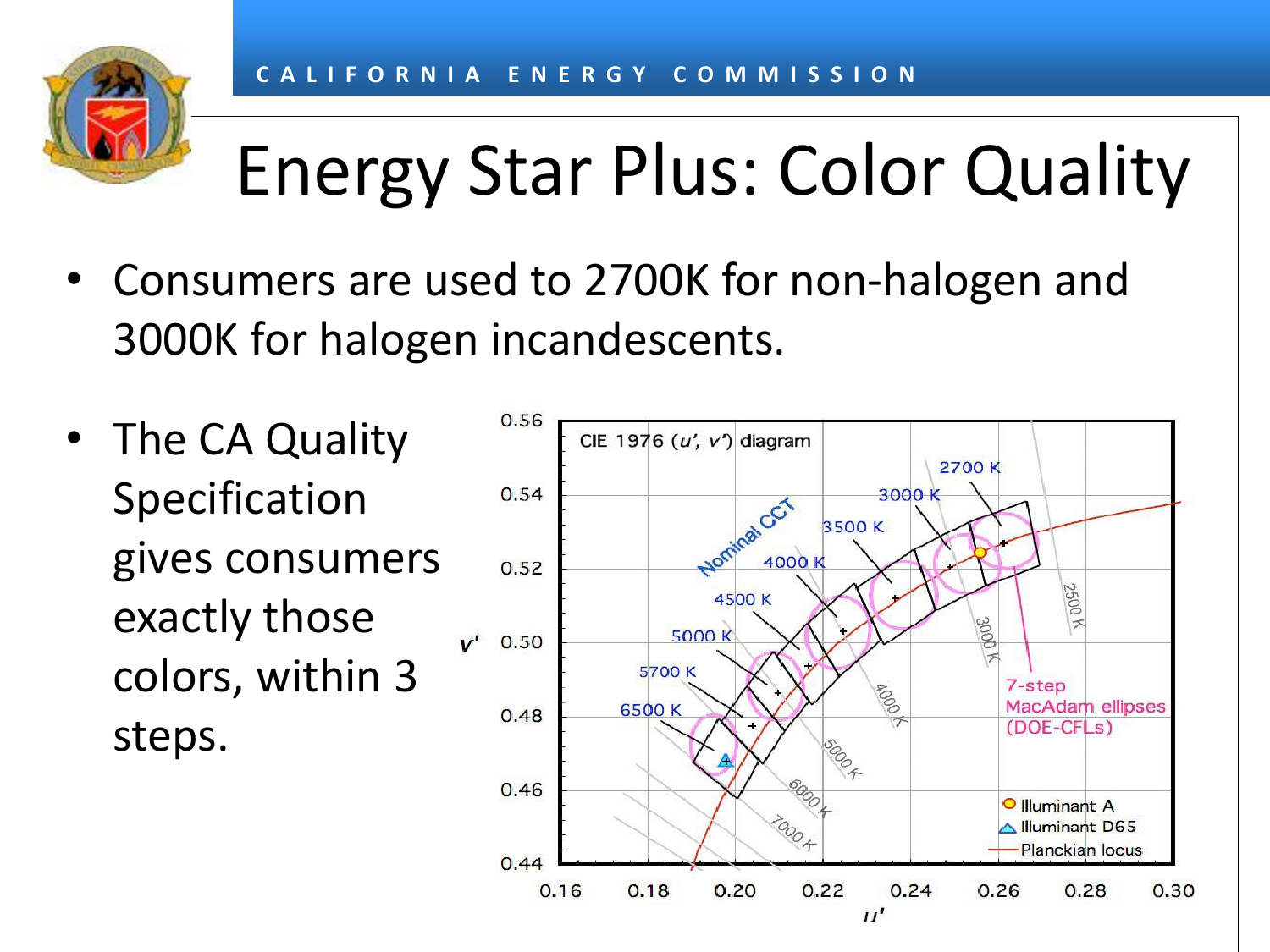# Energy Star Plus: Lamp Life

- LED replacement lamps are a new technology; their life in situ is not well understood
- ENERGY STAR sets out an elevated temperature test (55 degrees C ambient) but only requires this for directional and semidirectional lamps
- CA Quality Specification requires elevated life test for all lamps (any lamp may be enclosed)
- CA Quality Specification requires a 5-year warranty in res and/or non-res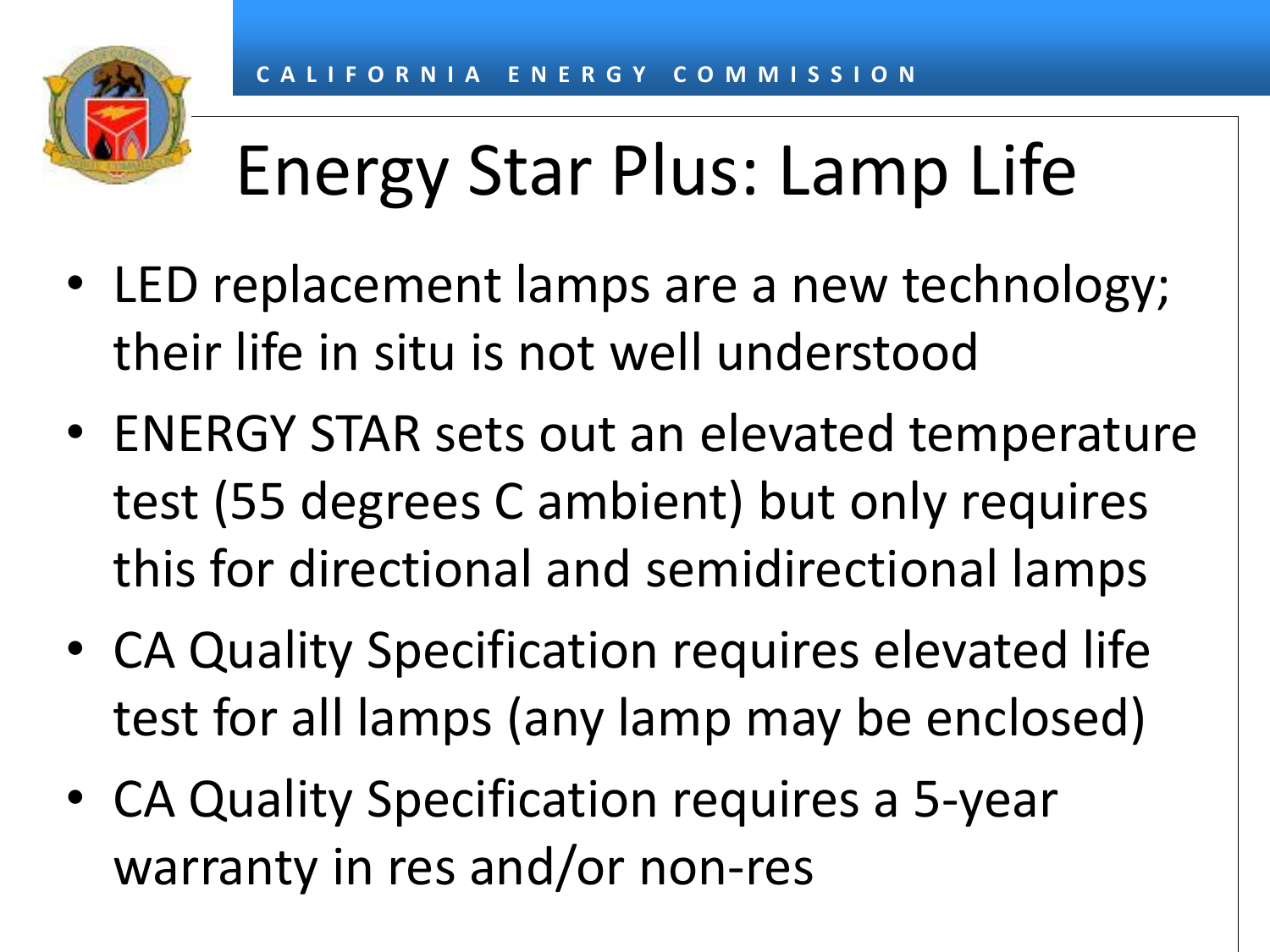

# Utility Programs

- This specification is being developed in collaboration with the California Public Utilities Commission (CPUC).
- CPUC Decision 12-05-015 directs the California investor owned utilities (for their 2013-2014 energy efficiency portfolios) to only propose rebates for screw-based LEDs products that are consistent with the quality specification developed by the Energy Commission.
- See Section 10.4 of the CPUC decision, here: [http://docs.cpuc.ca.gov/PUBLISHED/FINAL\\_DECISION/](http://docs.cpuc.ca.gov/PUBLISHED/FINAL_DECISION/166830.htm) [166830.htm.](http://docs.cpuc.ca.gov/PUBLISHED/FINAL_DECISION/166830.htm)